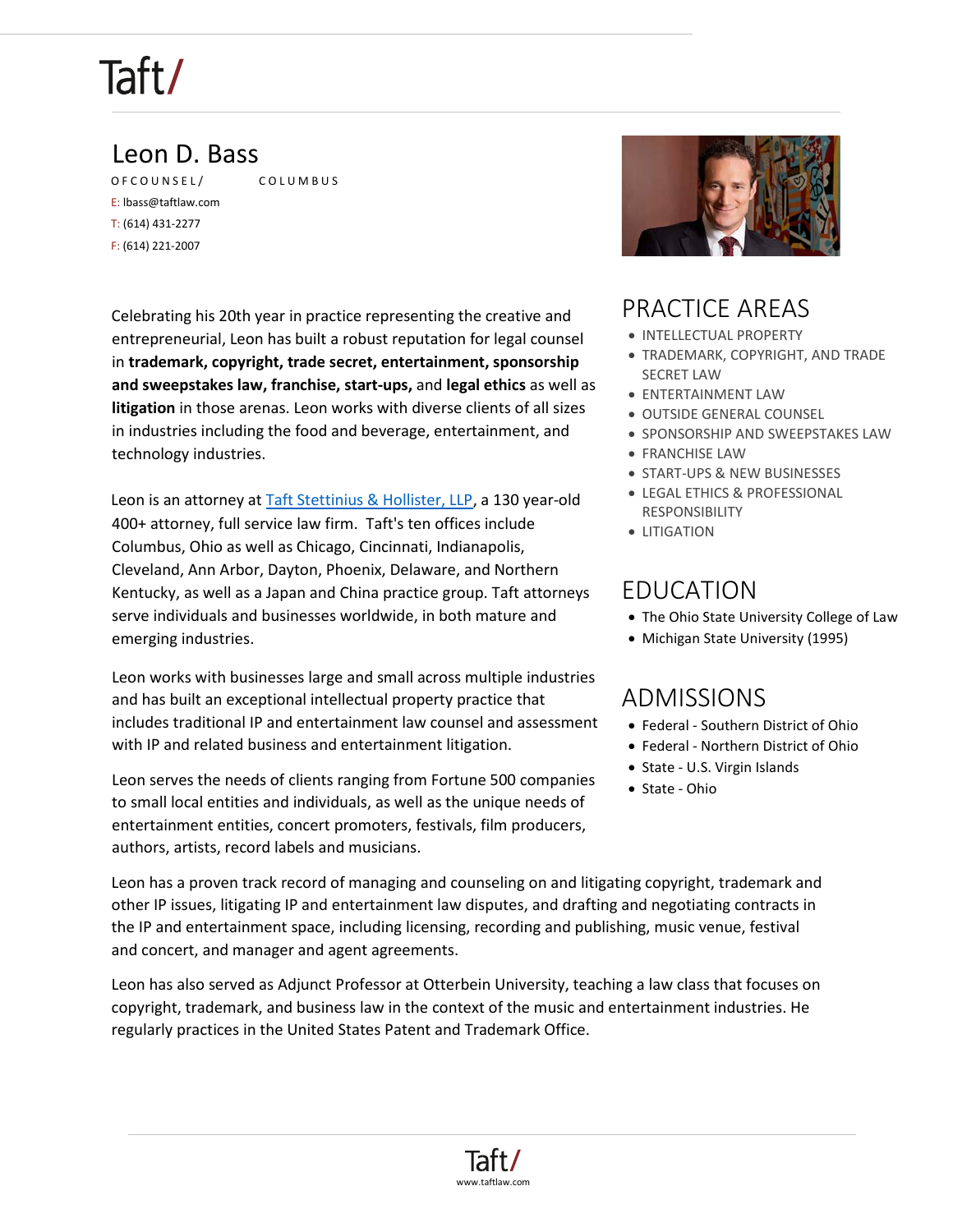A musician himself, Leon is a member of the Columbus band, Grassinine, who regularly performs at local charity functions. He is also the co-founder of the annual "Music in the Round" event which benefits the Marafiki Aids Orphanage in Kenya as well as other charities.

#### **Additional Professional Experience**

- Adjunct Professor, Otterbein University (2011-2015): Instructor of course in Music Law; extensive coverage of copyright law, trademark law, contract law as well as music industry legal and business issues applicable to recording, publishing and touring
- Ohio Attorney General, Columbus
- Rhino Records, Legal and Business Affairs, Los Angeles, CA
- Famous Music Publishing Company, Legal Affairs, Los Angeles, CA

### NOTABLE MATTERS

- Successful representation of large craft brewery in trademark infringement matter.
- Successful resolution in Defense of concert promoter in trademark infringement matter.
- Successful defense of trademark infringement and USPTO opposition proceedings brought by large corporation in federal district court (Texas) against local business client.
- Obtained judgment in favor of client invalidating Plaintiff's long owned and well-known industry specific registered trademark, receiving national trade press.
- Successfully obtained dismissal in defense of multi-million dollar breach of concert promotion agreement for U.S. national "Rock Never Stops" tour, featuring Quiet Riot, Ted Nugent, Night Ranger and Slaughter.
- Successfully defended multiple law suits for copyright infringement and breach of contract by national recording artist against our record label client.
- Successfully represented a large concert venue in a civil fraud case.
- Successful representation of commercial photographer in copyright infringement case against large national companies involving hundreds of copyrighted photographs.
- Served as expert witnesses in copyright and trademark cases against Microsoft and for another software company.
- Successful Representation of Academy Award winning film "Dallas Buyer's Club" and other films in copyright infringement matters.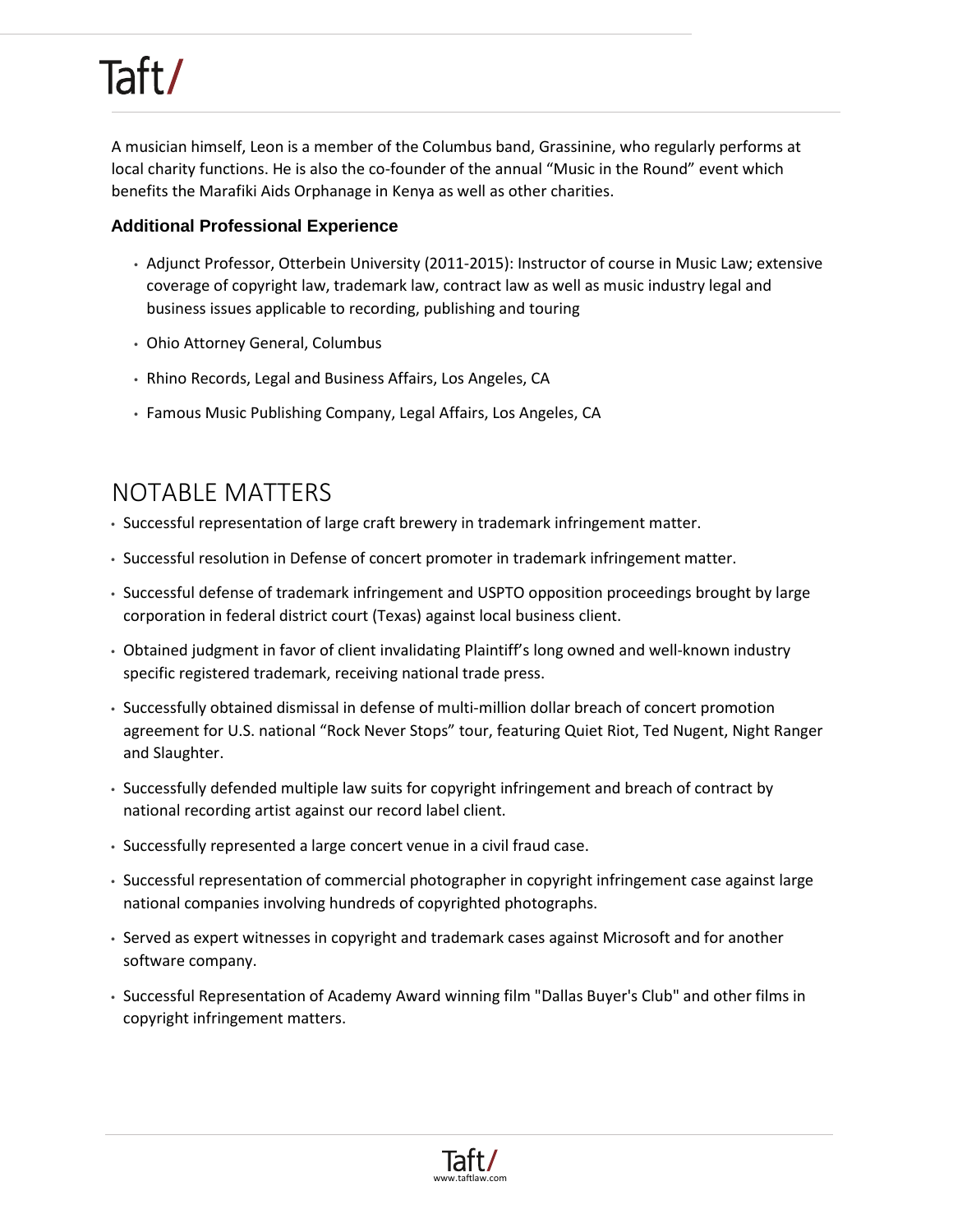## SPEECHES AND PUBLICATIONS

- Editor, "Making It" by Matthew Crumpton, Esq. and Tristan Kinsley (book on music industry)
- Author, "Everything You Need to Know about Trademark Protection and Registration"
- Author, "Why You Can't Copyright Your Song If You Have Already Written It!"
- Author, "Takin' Care of Business: A Band's Basic Business Guide"
- Author, "Will You Face The Music? Music Downloading 101"
- Author, "Brand due diligence saves millions" Columbus Business First, May 14, 2010
- Author, "When to Consider Trademark Protection and Registration" CWS Newsletter, Vol. 1, 2009

#### **Speaking Engagement Venues**

- The Ohio State University Moritz College of Law Sports & Entertainment Law Association
- Capital University Law School Sports & Entertainment Law Association
- Midpoint Music Festival
- AllBiz Music Conference
- Undercurrent Radio

#### AWARDS

- Top Lawyer by Columbus CEO (2015-2016)
- [Listed as a Rising Star by Ohio Super Lawyers \(2011, 2012\)](http://www.superlawyers.com/index.html)
- Ranked as "Excellent" by AVVO (2014-2017)
- Legal Elite Best for IP & Entertainment Law Ohio (2016)
- Law Firm of the Year, Corporate INTL Magazine, six-time winner, including: "Entertainment Law Firm of the Year" in Ohio and the US Virgin Islands "Intellectual Property Law Firm of the Year" in Ohio in the US Virgin Islands

#### PROFESSIONAL AFFILIATIONS

- Columbus Bar Association (Professional Ethics Committee)
- U.S. Virgin Islands Bar Association (Member, Ethics and Grievances Committee, Chair, Unauthorized Practice of Law Committee)